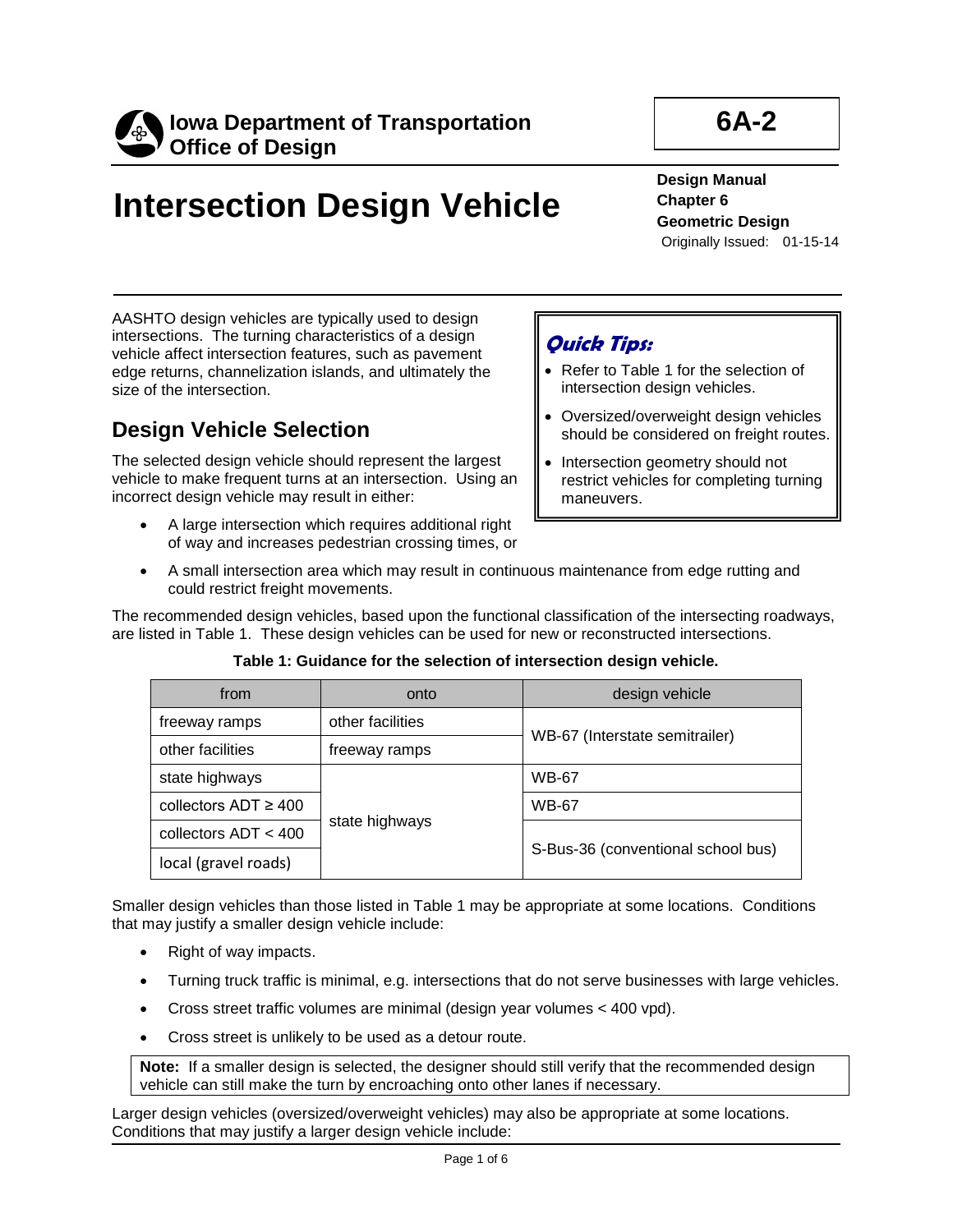- Intersections near industrial areas.
- Intersections near areas where freight is transferred from rail to truck.

The minimum design vehicle for intersections with state highways and local (county) rural roads should be a conventional school bus (S-BUS-36). A school bus is also appropriate for intersections with urban streets.

AASHTO recreational vehicles can be used for entrances to parks. Select a design vehicle that reflects the park's attractions (e.g. motor home sites, lakes, etc.).

Urban intersections that serve commercial and industrial areas where factories and businesses with frequent truck deliveries are located should be designed with a WB-67.

### **Turning Radius**

For intersection design, the most important attribute of a design vehicle is the turning radius. The turning radius affects turning characteristics, and ultimately the size of an intersection. The turning radius affects the speed of a turning maneuver. A tight turning radius will cause a slow turning maneuver and create the most off-tracking for a semi-truck.

#### **Definitions**

**Centerline Turning Radius** – The turning radius of the centerline of the front axle of a vehicle with its steering wheels at the steering lock position.

**Note:** The center turning radius is the radius used in AUTOTURN for the vehicle path.

**Turning Radius** – The circular arc formed by the turning path radius of the front outside tire of a vehicle. The turning radius approximately equals the centerline turning radius plus one-half the design vehicle width.

**Off-tracking** - The difference in the paths of the front and rear wheels of a tractor/semitrailer as it negotiates a turn. The path of the rear tires of a turning truck does not coincide with that of the front tires.

(Reference: Section 2.1.2 AASHTO Greenbook, 2011)

#### **Center Turning Radius**

Table 2 contains minimum center turning radii for several common design vehicles.

**Table 2: Minimum center turning radii for common design vehicles.**

| design vehicle                               | minimum center turning radius<br>(feet) |  |
|----------------------------------------------|-----------------------------------------|--|
| interstate semitrailer (WB-67)               | 41                                      |  |
| single-unit truck (SU-30)                    | 38                                      |  |
| conventional school bus (S-Bus-36)           | 35                                      |  |
| passenger car (P)                            | 21                                      |  |
| Reference: Table 2-2b AASHTO Greenbook, 2011 |                                         |  |

#### **Urban Intersections**

In urban areas, minimum center turning radii can be used for both left and right turns, since the turning speed is usually less than 10 mph. The minimum radius keeps the intersection geometry as tight as possible. Small intersections will reduce right-of-way impacts and shorten pedestrian crossing times.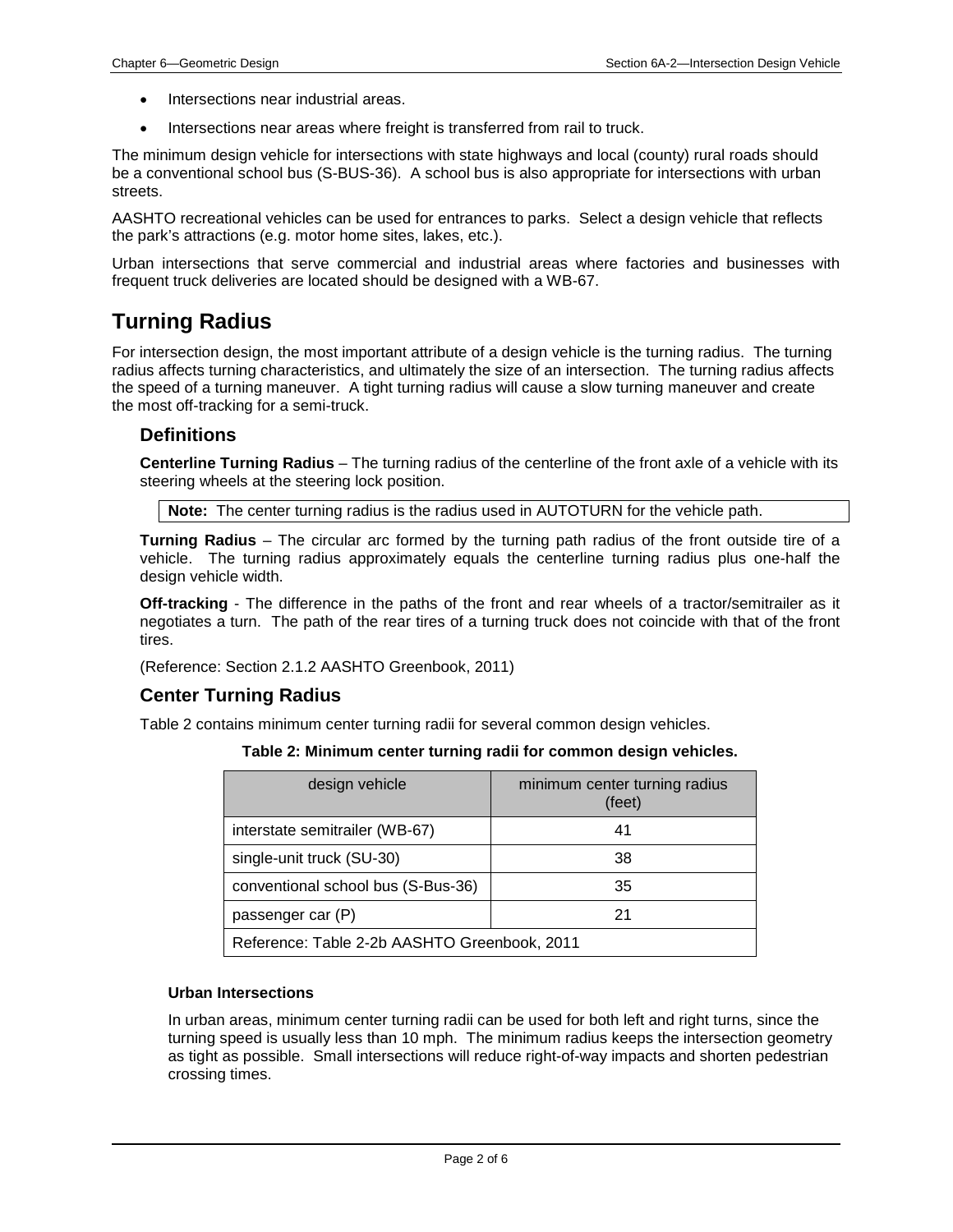#### **Rural Intersections**

For rural intersections designed for semi-trucks, a larger center turning radius is needed to develop space for a stop sign island. A center turning radius of approximately 100 feet is usually sufficient to accommodate the dimensions of the island.

For rural intersection, a center turning radius of 50 feet is sufficient to provide intersection geometry that better reflects driver performance.

#### **Skewed Intersections**

For skewed intersections, the center turning radius may need to be increased or decreased to develop a stop sign island.

### **Turning Movements**

Turning movements at most intersections are made from the approach lane into the near lane (receiving lane), see Figure 1. This turning movement is made without encroaching into other lanes. This type of movement is desirable because lane encroachments can increase operational delays or cause collisions.



**Figure 1:** Illustration showing a typical turning movement for intersection design

Designers will need to test intersection geometry for intersections designed with a smaller design vehicle than listed in Table 1 to assure the geometry does not restrict turning movements of a semi-truck. To test the geometry, the turning movement will need to encroach into other lanes.

The designer should consider the following when designing an intersection that will need to have semitrucks encroach into other lanes:

- Desirably, no encroachment should be allowed for a right turn from a road onto a state highway.
- At multilane lane signalized intersections, the semi-trailer can turn into the far lane, see Figure 2.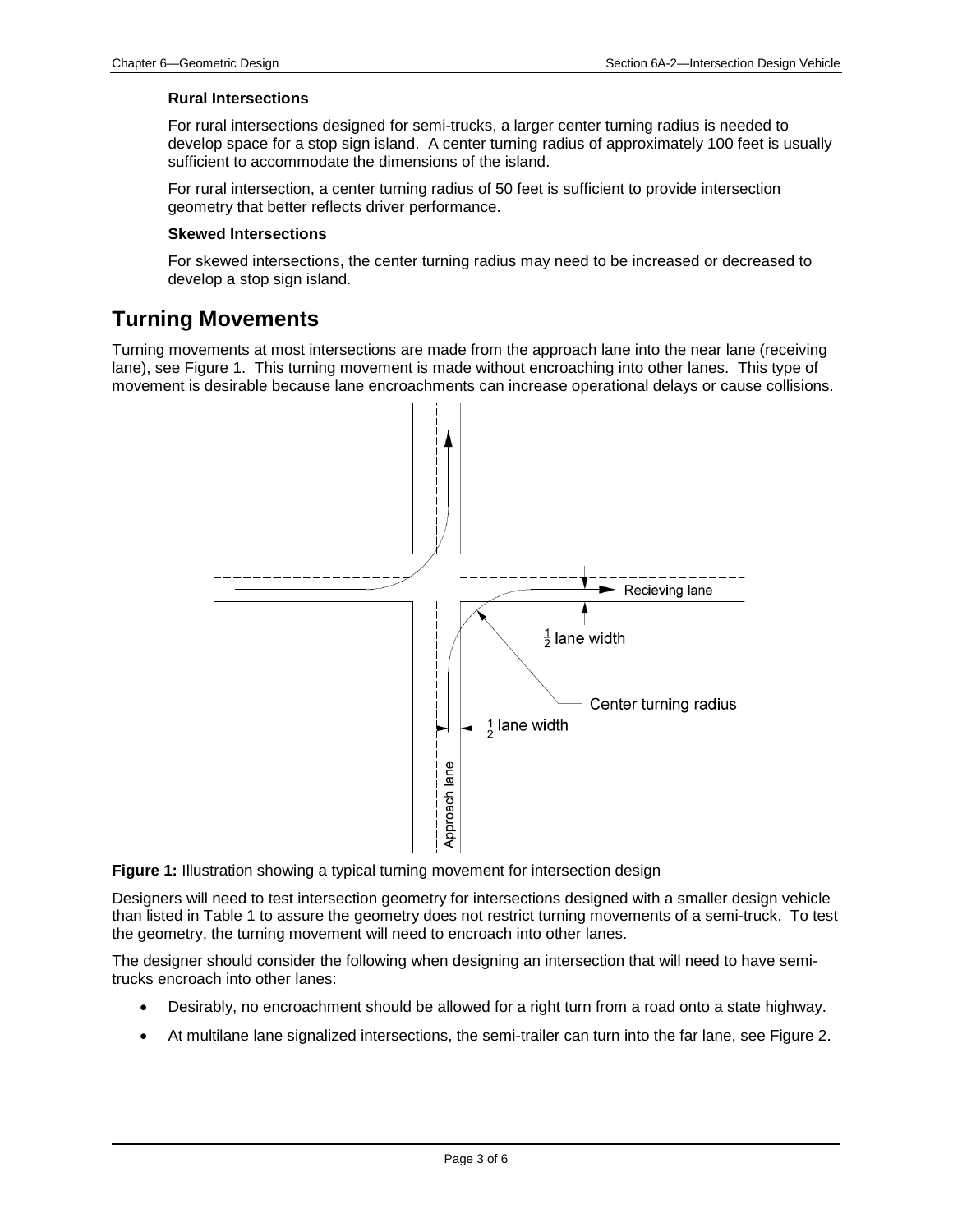

**Figure 2:** Illustration showing turning movements with encroachment into far lane.

• Right turns from a state highway onto to a local road or a roadway with minor truck volumes, the semi-trailer may encroach into the opposing lane on the receiving leg, see Figure 3.



**Figure 3:** Illustration showing turning movement with encroachment into opposing lane.

• On low volume roads in areas with restricted right of way, the semi-trailer may encroach into an opposing lane on the approach leg and into an opposing leg on the receiving leg, see Figure 4.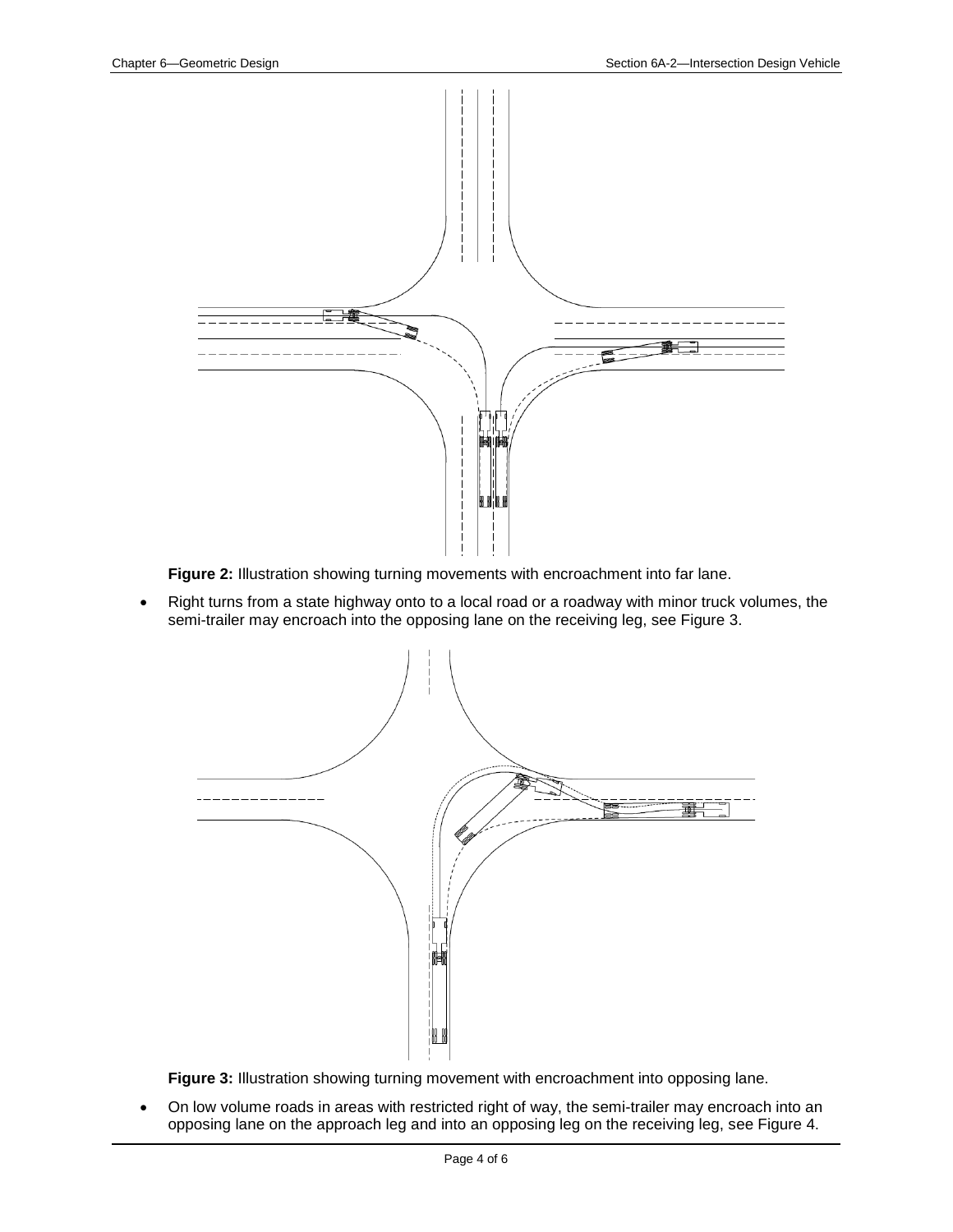

**Figure 4:** Illustration showing turning movement with encroachment into an opposing lane on the approach leg and on the receiving lane.

### **Dual Turning Movements**

A well-designed dual turn movement provides adequate space for vehicles to turn side by side. A poorly designed dual movement does not provide adequate space and vehicles on the inside of the turn become trapped, see Figure 5.



**Figure 5:** Illustration showing dual turning movements.

The following guidance can be used to design dual turning movements.

- Use a semi-trailer for the outside turn.
- Use a single unit design vehicle for the inside turn.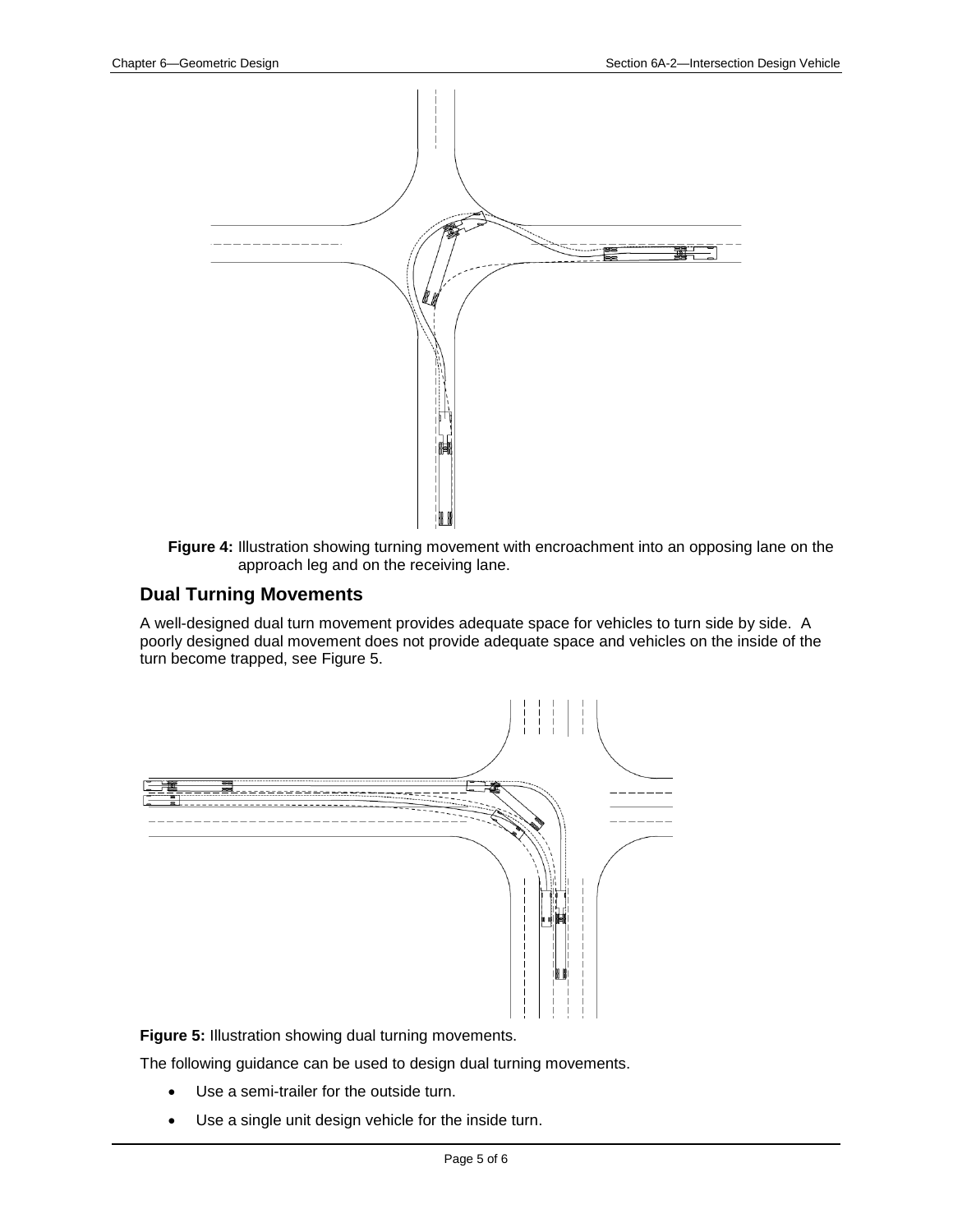- Use the minimum center turning radius for the semi-trailer.
- To develop the turning the path of the vehicle on the inside:
	- Use the rear wheel path of the semi-trailer.
	- o Offset the rear wheel path by 7 feet. Seven feet comes from providing 3 feet of clearance between the turning vehicles plus 4 feet to account for one-half the width of a single unit design vehicle.

### **Oversized Vehicles**

By definition, an oversized vehicle is a vehicle, or load on a vehicle, which exceeds an applicable length, height, width, or weight limit, and which cannot be reasonably separated into smaller loads.

The operator of an oversized vehicle must acquire a permit which limits their activity to an approved haul route. Permits for oversized loads are issued by the Department of Motor Vehicles (DMV) for the primary highway system, and by local agencies for other highways in Iowa.

### **Designing for Oversized Vehicles**

It is best to identify any needs for oversized vehicles during the planning phases of a project. This would be during the planning study for corridor projects, or during the concept development phase for other projects. District Offices review applications for oversize vehicle permits and often have a good working knowledge of which routes are frequently used by oversized vehicles. If necessary, the DMV can provide information about routes which are frequently used by oversized vehicles.

Checking into oversized vehicles is a significant step that is often overlooked on projects. Most projects have little need to accommodate oversized vehicles; however, some projects have a severe impact on hauling large loads through a region of our state. Many routes cannot be used by oversized vehicles because of pavement or bridge embargos, clearance issues, or restrictive geometry. Understanding how we are impacting these users of the highway system is imperative. A project that makes it difficult to route oversized vehicles is possible, but may require improvements on other parts of the system to lift restrictions and make the routes accessible.

Design intersections frequently used by oversized vehicles to allow them to navigate the intersection. The corner radii should be designed to allow an oversized vehicle to use all of the available roadway width on the approach and receiving legs of the intersection. Oversized vehicles are permitted to use lanes in the opposing travel direction and off-track onto a full depth paved shoulder to complete a turn. Shoulders other than full depth paved are not recommended to be used frequently by an oversized vehicle.

Other physical features of an intersection such as light poles, signs, and especially curbs and raised islands create problems for a turning an oversized vehicle. These intersections should be designed with painted islands and smaller curbs (3 inch curbs are recommended). Designers should work with the Office of Traffic and Safety and the District office to locate other vertical objects near the intersection.

Contact the Geometrics Engineer for information regarding oversized design vehicles.

### **Analyzing Existing Routes for Oversize Vehicle Permits**

As part of the oversized vehicle permitting process, a District Office may contact the Office of Design to develop turning paths at intersections along the haul route. The intent is to determine if any physical features need to be modified, adjusted or relocated to allow the load move through the intersections.

The designer should request a copy of the Heavy Load Permit application or a detailed sketch of the oversized vehicle, from the District Office. The detailed sketch needs to include the distance between each axle, the location of the pivot point from an axle, the width of the component, and the width of the tire group.

The intersection geometry can be provided by the District Office, or recreated from as-built plans. All the physical features of the intersection need to be shown to accurately identify any potential conflicts. District field staff will need to provide the Designer locations of the physical features near the intersection.